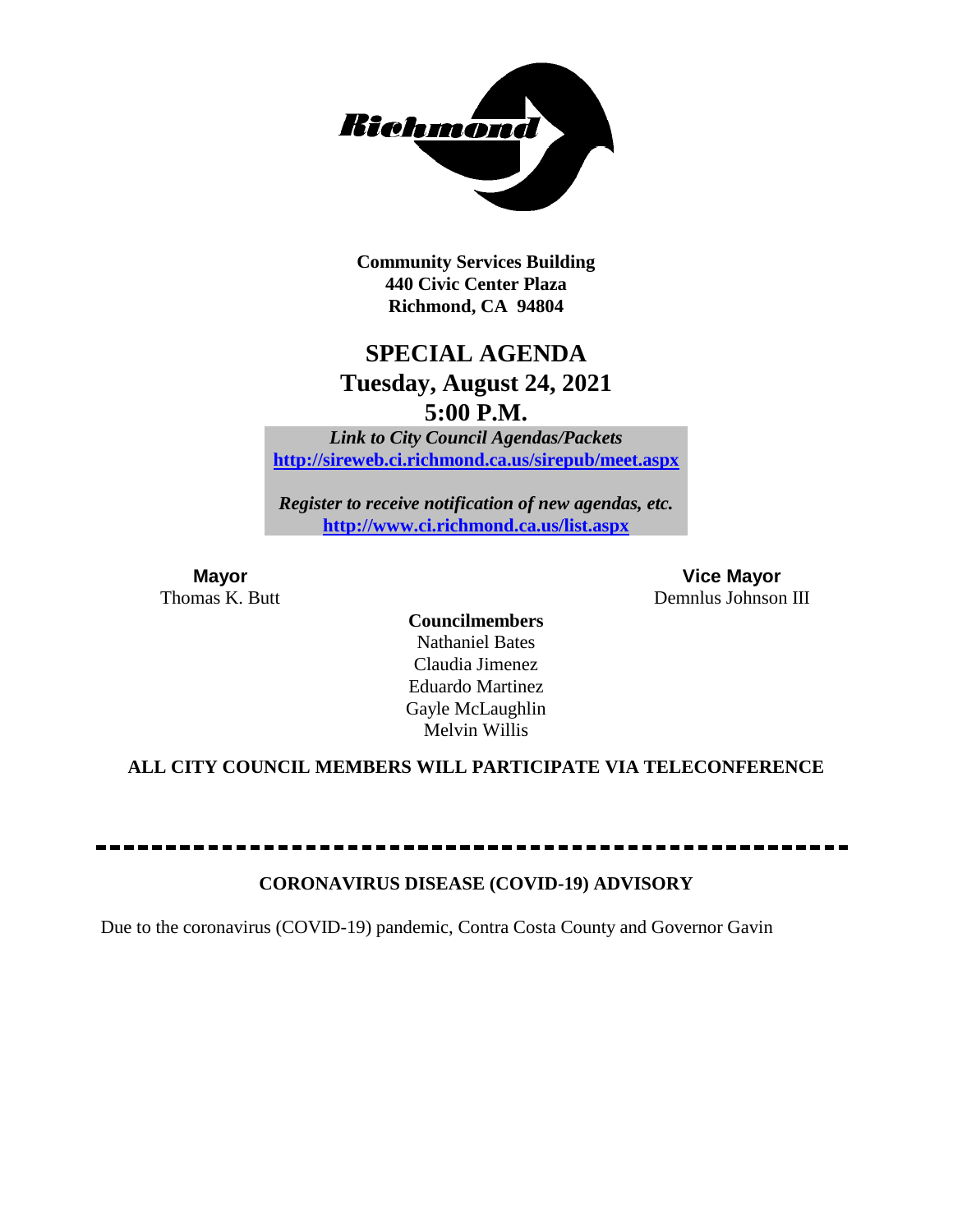Newsom have issued multiple orders requiring sheltering in place, social distancing, and reduction of person-to-person contact. Accordingly, Governor Gavin Newsom has issued executive orders that allow cities to hold public meetings via teleconferencing. Both **<https://www.coronavirus.cchealth.org/>** and **[http://www.ci.richmond.ca.us/3914/Richmond-](http://www.ci.richmond.ca.us/3914/Richmond-Coronavirus-Info)[Coronavirus-Info](http://www.ci.richmond.ca.us/3914/Richmond-Coronavirus-Info)** provide updated coronavirus information.

DUE TO THE SHELTER IN PLACE ORDERS, attendance at the City of Richmond City Council meeting will be limited to Council members, essential City of Richmond staff, and members of the news media. Public comment will be confined to items appearing on the agenda and will be limited to the methods provided below. Consistent with **Executive Orders N-29-20 and N-08-21** this meeting will utilize teleconferencing only. The following provides information on how the public can participate in this meeting.

# **How to watch the meeting from home:**

- 1. KCRT Comcast Channel 28 or AT&T Uverse Channel 99
- 2. Livestream online at<http://www.ci.richmond.ca.us/3178/KCRT-Live>

# **Public comment may be submitted by mail, email and/or Zoom video conference in the manner that follows; provided that no member of the public may submit more than one verbal comment per agenda item.**

- **1.** Via mail received by 1:00 p.m. the day of the meeting, sent to 450 Civic Center Plaza, 3rd Floor, Office of the Clerk, Richmond, CA 94804.
- **2.** Via email to [cityclerkdept@ci.richmond.ca.us](mailto:cityclerkdept@ci.richmond.ca.us) by 1:00 p.m. the day of the meeting.

Emails *MUST* contain in the subject line 1) public comments – Open Session prior to Closed Session; 2) public comments – agenda item  $#$  [include the agenda item number]. All such email will be posted on-line and emailed to the City Council before the meeting is called to order. **No individual email will be read into the record. Due to the high volume of emails received, emails that do not contain the correct identifying information in the subject line may be overlooked and may not become part of the record. Email received after 1:00 p.m. will be posted on-line following the meeting as part of the supplemental materials attached to the meeting minutes.**

**2.** Via Zoom by video conference or by phone using the following link/call-in numbers – for Open Session and City Council:

# **Please click the link below to join the webinar:**

**<https://zoom.us/j/99312205643?pwd=MDdqNnRmS2k4ZkRTOWhlUldQOUF1Zz09> Passcode: ccmeeting**

**Or iPhone one-tap:**

**US: +16699006833,,99312205643# or +13462487799,,99312205643# Or Telephone:**

**Dial (for higher quality, dial a number based on your current location): US: +1 669 900 6833 or +1 346 248 7799 or +1 253 215 8782 or +1 312 626 6799**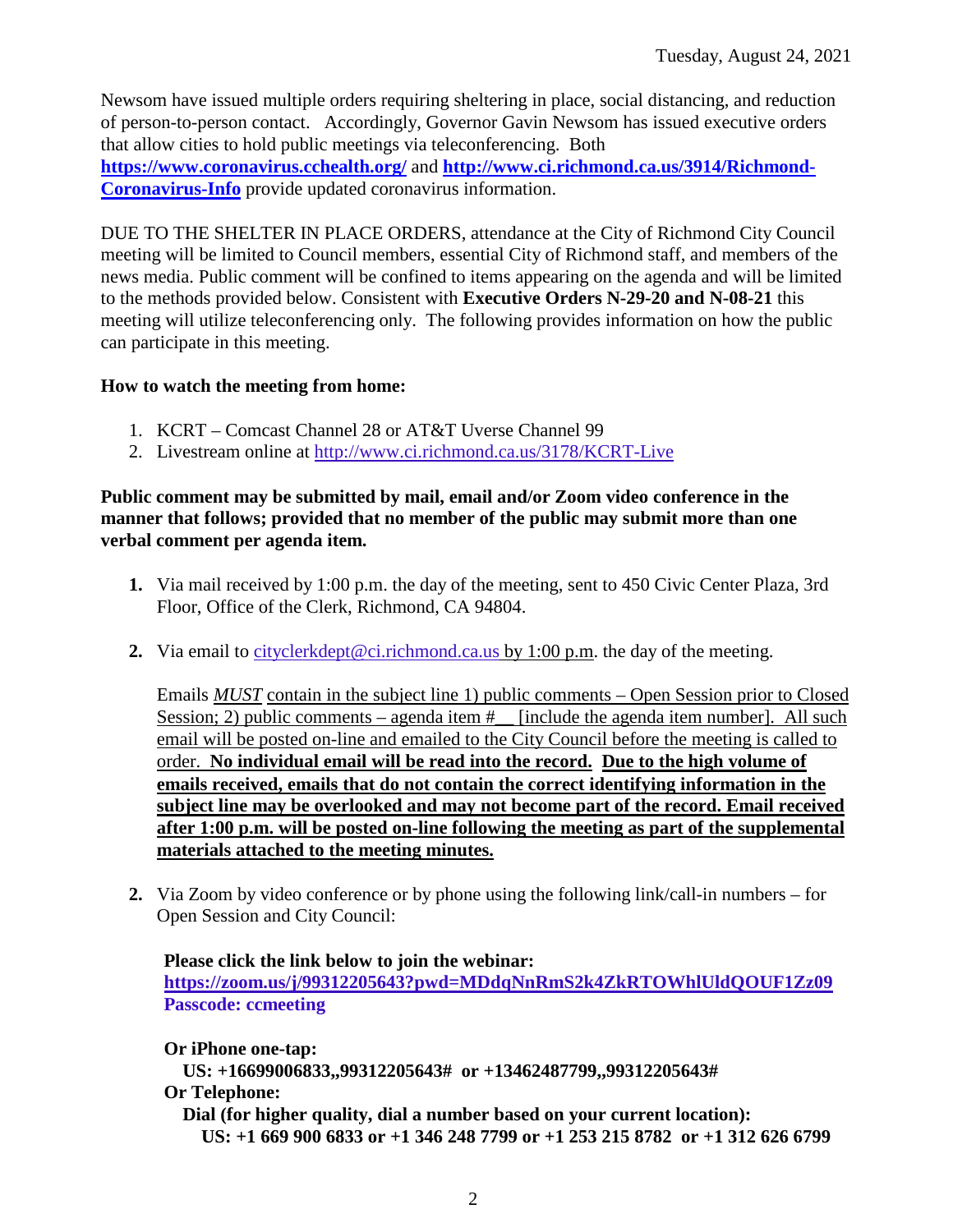# **or +1 929 205 6099 or +1 301 715 8592 Webinar ID: 993 1220 5643**

International numbers available: <https://zoom.us/u/aehrwCgISx>

a. To comment by video conference, click on the Participants button at the bottom of your screen and select the "Raise Your Hand" button to request to speak when Public Comment is being asked for. Speakers will be called upon in the order they select the "Raise Your Hand" feature. When called upon, press the unmute button. After the allotted time, you will then be re-muted. \*\*

b. To comment by phone, you will be prompted to "Raise Your Hand" by pressing "**\*9**" to request to speak when Public Comment is asked for. When called upon, you will be asked to unmuted by pressing \*6. After the allotted time, you will then be re-muted. Instructions of how to raise your hand by phone are available at:

[https://support.zoom.us/hc/en-us/articles/201362663 -Joining-a-meeting-by-phone.](https://support.zoom.us/hc/en-us/articles/201362663) \*\*

\*\***The mayor will announce the agenda item number and open public comment when appropriate. Individuals who would like to address the Council should raise their hand. The mayor will close public comment when public comment is concluded**.

*The City cannot guarantee that its network and/or the site will be uninterrupted. To ensure that the City Council receives your comments, you are strongly encouraged to submit your comments in writing in advance of the meeting.* 

# **Record of all public comments:**

All public comments will be considered a public record, put into the official meeting record. All public comments will be available after the meeting as supplemental materials and will be posted as an attachment to the meeting minutes when the minutes are posted: [http://www.ci.richmond.ca.us/Archive.aspx?AMID=31.](http://www.ci.richmond.ca.us/Archive.aspx?AMID=31)

# **Procedures for Removing Consent Calendar Items from the Consent Calendar**

Councilmembers and members of the public who wish to remove an item from the consent calendar must comply with the following procedures in order to remove an item from the consent calendar:

- 1. Telephone or email a City staff member who has knowledge of the subject matter by 2:00 p.m. on the day of meeting. Any staff member shown as an author of the agenda report for the particular item has knowledge of the subject matter and may be called.
- 2. Inform the City Clerk's Office by email at [cityclerkdept@ci.richmond.ca.us](mailto:cityclerkdept@ci.richmond.ca.us) or by phone at 510-620-6513, ext. 9, by 3:00 p.m. that they discussed the matter with staff with knowledge of the subject matter and that such Councilmember or member of the public, nonetheless, desires the item to be removed from the consent calendar for discussion.

Staff will be informed by the City Clerk's Office as soon as reasonably practicable after notice of the request to remove the item from the consent calendar. Staff may attend the meeting remotely.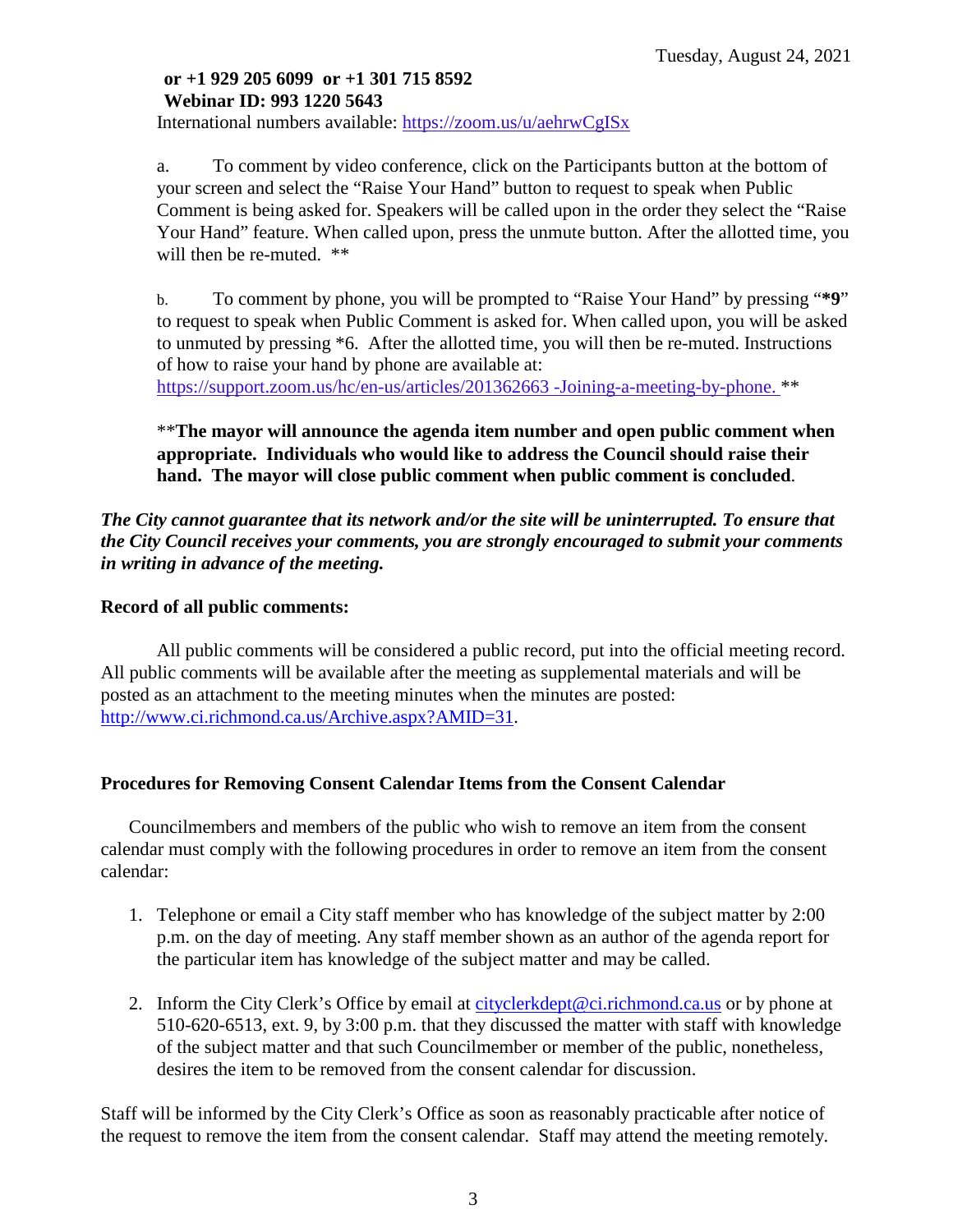#### **Accessibility for Individuals with Disabilities**

Upon request, the City will provide for written agenda materials in appropriate alternative formats, or disability-related modification or accommodation, including auxiliary aids or services and sign language interpreters, to enable individuals with disabilities to participate in and provide comments at/related to public meetings. Please submit a request, including your name, phone number and/or email address, and a description of the modification, accommodation, auxiliary aid, service or alternative format requested at least two days before the meeting. Requests should be emailed to [cityclerkdept@ci.richmond.ca.us](mailto:cityclerkdept@ci.richmond.ca.us) or submitted by phone at 510-620-6513, ext. 9, or 510-620-6509. Requests made by mail to City Clerk's Office, City Council meeting, 450 Civic Center Plaza, Richmond, CA 94804 must be received at least two days before the meeting. Requests will be granted whenever possible and resolved in favor of accessibility.

#### **Effect of Advisory on In-person public participation**

During the pendency of the **Executive Orders N-29-20 and N-08-21**, the language in this Advisory portion of the agenda supersedes any language below in the meeting procedures contemplating inperson public comment.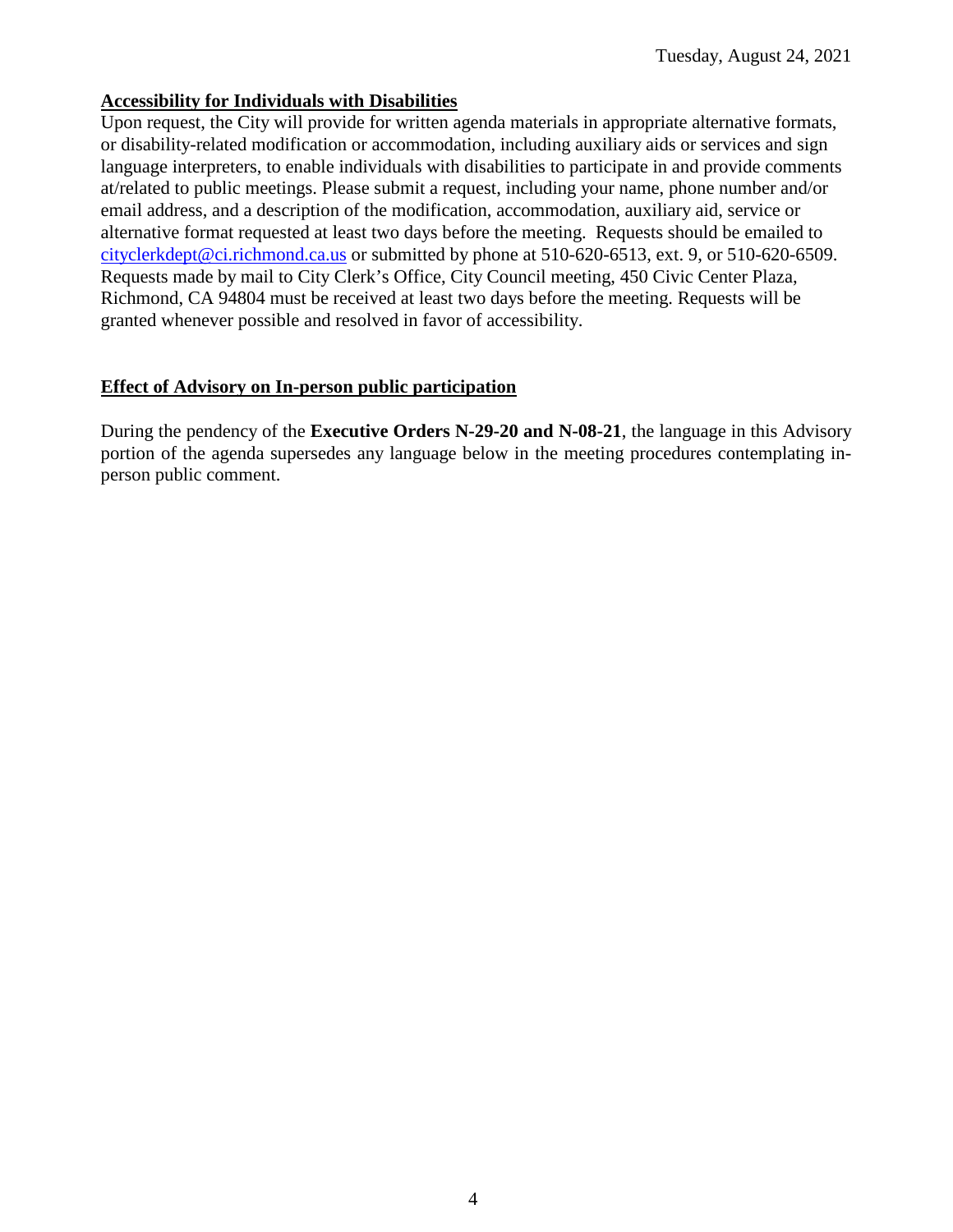# **MEETING PROCEDURES**

The City of Richmond encourages community participation at its City Council meetings and has established procedures that are intended to accommodate public input in a timely and time-sensitive way. As a courtesy to all members of the public who wish to participate in City Council meetings, please observe the following procedures:

**CONDUCT AT MEETINGS:** Richmond City Council meetings are limited public forums during which the City strives to provide an open, safe atmosphere and promote robust public debate. Members of the public, however, must comply with state law, as well as the City's laws and procedures and may not actually disrupt the orderly conduct of these meetings. The public, for example, may not shout or use amplifying devices, must submit comment cards and speak during their allotted time, may not create a physical disturbance, may not speak on matters unrelated to issues within the jurisdiction of the City Council or the agenda item at hand, and may not cause immediate threats to public safety.

**CITY HARASSMENT POLICY:** The City invites public comment and critique about its operations, including comment about the performance of its public officials and employees, at the public meetings of the City Council and boards and commissions. However, discriminatory or harassing comments about or in the presence of City employees, even comments by third parties, may create a hostile work environment, if severe or pervasive. The City prohibits harassment against an applicant, employee, or contractor on the basis of race, religious creed, color, national origin, ancestry, physical disability, medical condition, mental disability, marital status, sex (including pregnancy, childbirth, and related medical conditions), sexual orientation, gender identity, age or veteran status, or any other characteristic protected by federal, state or local law. In order to acknowledge the public's right to comment on City operations at public meetings, which could include comments that violate the City's harassment policy if such comments do not cause an actual disruption under the Council Rules and Procedures, while taking reasonable steps to protect City employees from discrimination and harassment, City Boards and Commissions shall adhere to the following procedures. If any person makes a harassing remark at a public meeting that violates the above City policy prohibiting harassment, the presiding officer of the meeting may, at the conclusion of the speaker's remarks and allotted time: (a) remind the public that the City's Policy Regarding Harassment of its Employees is contained in the written posted agenda; and (b) state that comments in violation of City policy are not condoned by the City and will play no role in City decisions. If any person makes a harassing remark at a public meeting that violates the above City policy, any City employee in the room who is offended by remarks violating the City's policy is excused from attendance at the meeting. No City employee is compelled to remain in attendance where it appears likely that speakers will make further harassing comments. If an employee leaves a City meeting for this reason, the presiding officer may send a designee to notify any offended employee who has left the meeting when those comments are likely concluded so that the employee may return to the meeting. The presiding officer may remind an employee or any council or board or commission member that he or she may leave the meeting if a remark violating the City's harassment policy is made. These procedures supplement the Council Rules and Procedures relating to disruption of orderly conduct at Council meetings.

Any law enforcement officer on duty or whose service is commanded by the presiding officer shall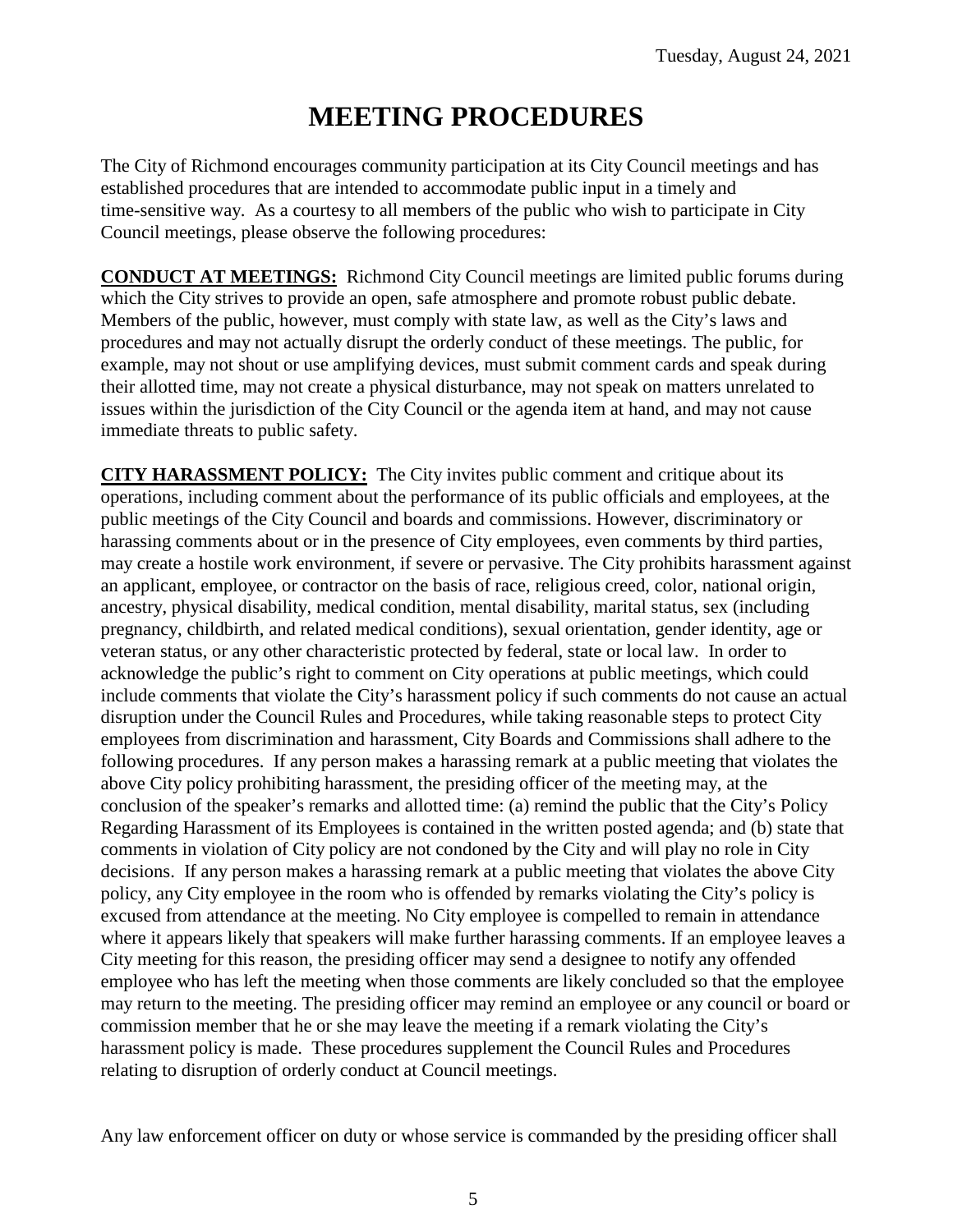### Tuesday, August 24, 2021

be Sergeant-at-Arms of the Council meetings. He/she, or they, shall carry out all orders and instructions given by the presiding officer for the purpose of maintaining order and decorum at the Council meetings (City Council Rules of Procedure and Order Section III F, RMC Section 2.12.030).

**\*\*\*\*\*\*\*\*\*\*\*\*\*\*\*\*\*\*\*\*\*\*\*\*\*\*\*\*\*\*\*\*\*\*\*\*\*\*\*\*\*\*\*\*\*\*\*\*\*\*\*\*\*\*\*\*\*\***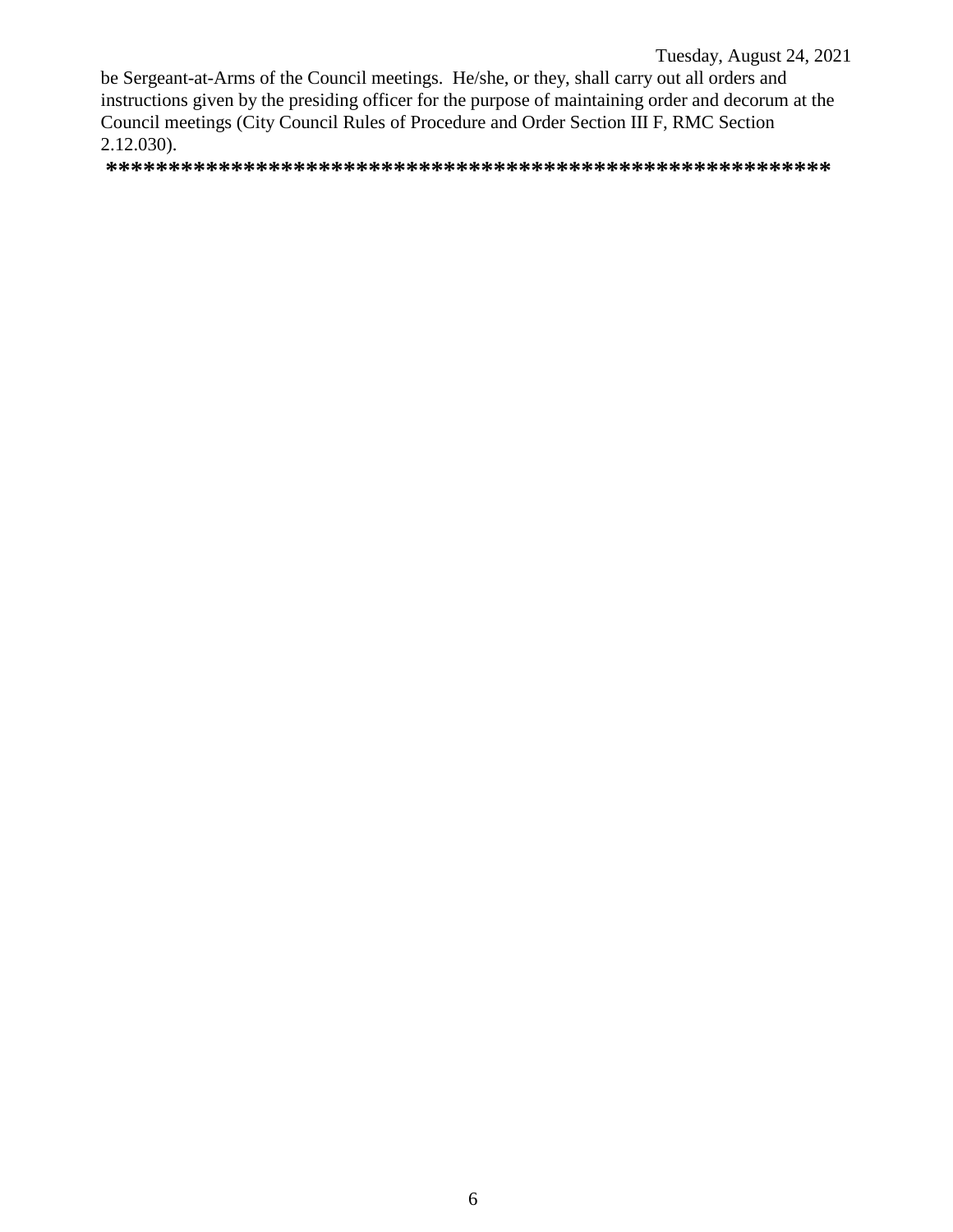# **SPECIAL OPEN SESSION TO HEAR PUBLIC COMMENT BEFORE CLOSED SESSION**

5:00 p.m.

# **A. ROLL CALL**

# **CLOSED SESSION**

# **CITY COUNCIL**

CONFERENCE WITH LEGAL COUNSEL - EXISTING LITIGATION (paragraph (1) of Subdivision [d] of Government Code Section 54956.9):

SPRAWLDEF et al. v. City of Richmond North Cost Rivers Alliance et al./Point Molate Alliance et al. v. City of Richmond

CONFERENCE WITH LEGAL COUNSEL - ANTICIPATED LITIGATION (Significant exposure to litigation pursuant to paragraph (2) or (3) of Subdivision (d) [as applicable] of Government Code Section 54956.9): Three cases.

In light of the California Court of Appeals' decision in Fowler v. City of Lafayette, the City Attorney's Office is attaching to this agenda two letters regarding the amended judgment and various agreements related to Point Molate. These letters provide the existing facts and circumstances for going into closed session on these items pursuant to California Government Code Section 54956.9(d)(2) and (e)(3).

#### **B. PUBLIC COMMENT BEFORE CLOSED SESSION**

#### **C. ADJOURN TO CLOSED SESSION**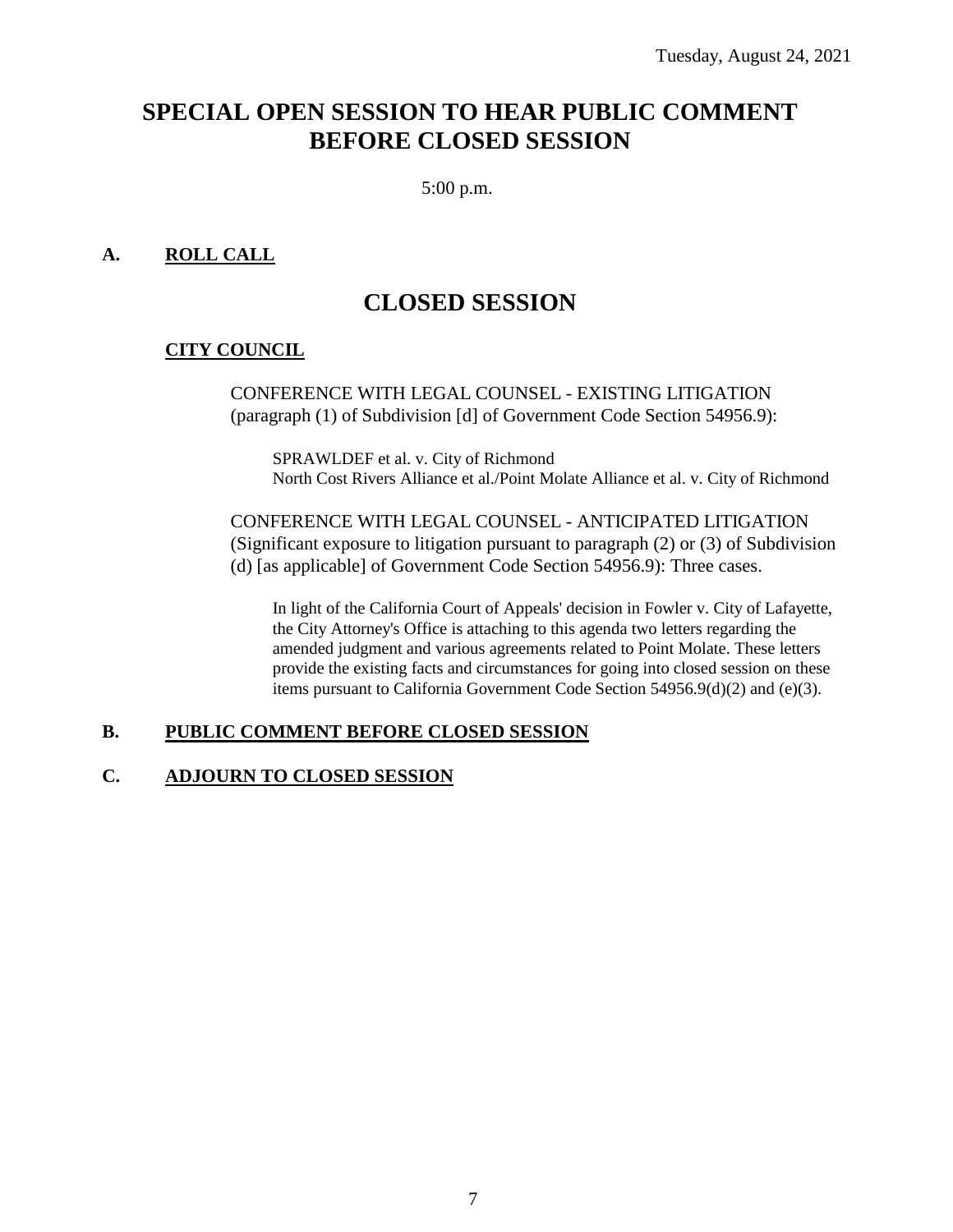# **SPECIAL MEETING OF THE RICHMOND CITY COUNCIL**

6:30 p.m.

# **A. ROLL CALL**

- **B. PUBLIC COMMENT INSTRUCTIONAL VIDEO**
- **C. STATEMENT OF CONFLICT OF INTEREST**
- **D. AGENDA REVIEW**
- **E. REPORT FROM THE CITY ATTORNEY OF FINAL DECISIONS MADE DURING CLOSED SESSION**
- **F. REPORT FROM THE CITY MANAGER**

# **G. REPORT FROM POLICE CHIEF**

# **H. CITY COUNCIL CONSENT CALENDAR**

- **H-1.** APPROVE a \$290,000 amendment to the legal services agreement with the law firm of Burke Williams & Sorensen, LLP for services rendered from April 1, 2021, through June 30, 2023 for the Hacienda Project and other RHA projects - City Attorney's Office (Teresa L. Stricker 510-620-6509). **This item was continued from the cancelled July 20, 2021, and July 27, 2021, meeting.**
- **H-2.** APPROVE a \$40,000 amendment to the legal services agreement with the law firm of Burke, Williams &Sorensen, LLP for services rendered from July 1, 2021, through June 30, 2023, for general municipal and personnel matters - City Attorney's Office (Teresa L. Stricker 510-620-6509). **This item was continued from the cancelled July 20, 2021, and July 27, 2021, meeting.**
- **H-3.** APPROVE a \$50,000 legal services agreement with the law firm of Best, Best & Krieger for services rendered from April 1, 2021, through June 30, 2023, for general municipal matters - City Attorney's Office (Teresa L. Stricker 510-620- 6509). **This item was continued from the cancelled July 20, 2021, meeting.**
- **H-4.** APPROVE a legal services agreement in the amount of \$80,000 with Oppenheimer Investigations Group LLP to conduct personnel investigations and a first amendment in an amount of \$40,000 to an existing legal services agreement with the law firm of Bertrand, Fox, Elliot, Osman & Wenzel for a total contract amount of \$50,000 to provide ongoing labor and employment legal advice to the Human Resources Department - Human Resources Department (Marc Fox 510-620-6602). **This item was continued from the cancelled July 20, 2021, meeting and the regular July 27, 2021, meeting.**